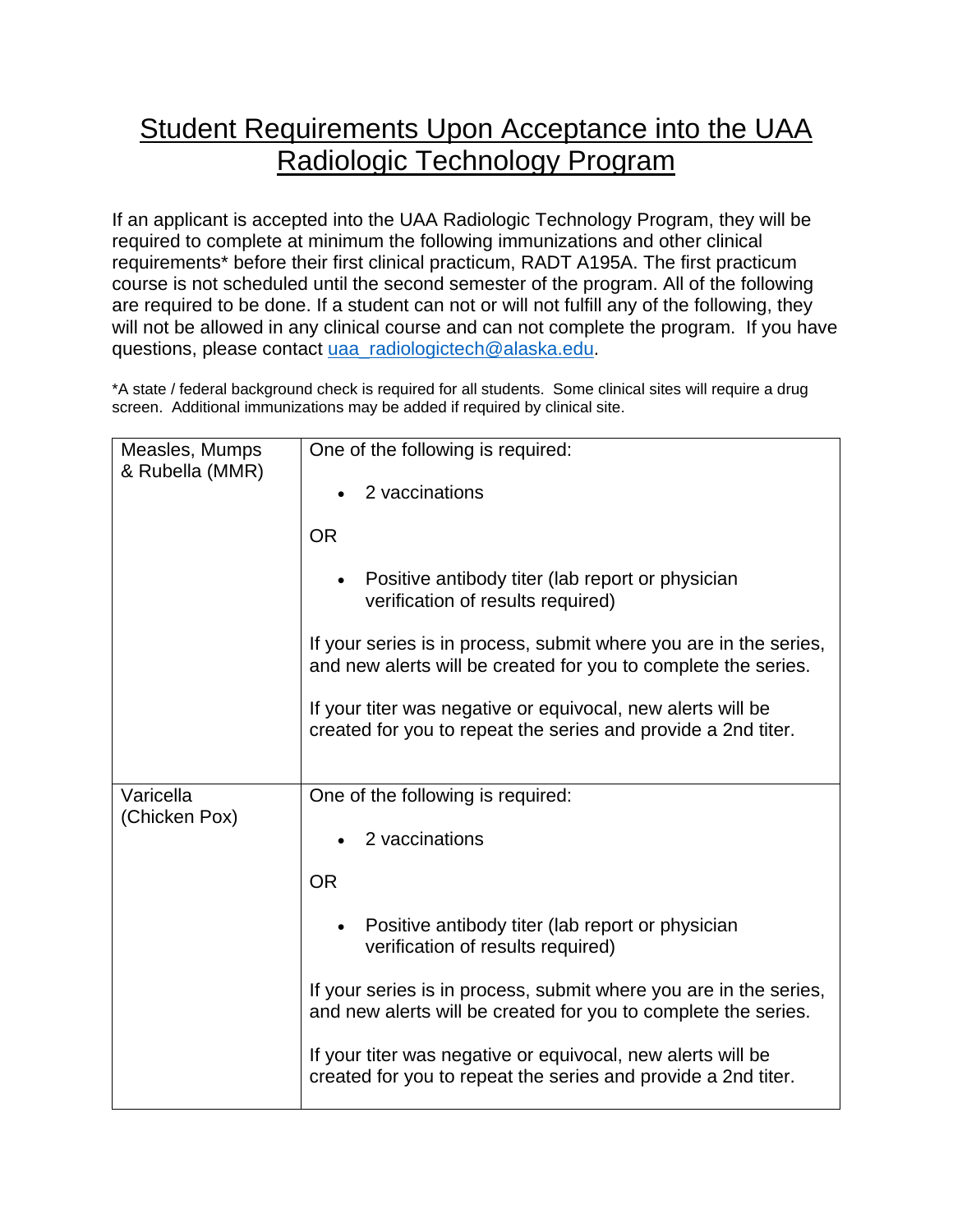| Hepatitis $B -$ this is<br>an application<br>requirement and at<br>least the first<br>injection or recent<br>titer must be<br>provided to apply | <b>BOTH</b> of the following are required:<br>Vaccinations <b>AND</b> a positive antibody titer (lab report<br>$\bullet$<br>required dated within the last year)<br>If your series is in process, submit where you are in the series,<br>and new alerts will be created for you to complete the series<br>and titer.<br>If your titer was negative or equivocal, new alerts will be<br>created for you to repeat the series and provide a 2nd titer.<br>Titer must be drawn within the last year. Any titer<br>documentation after May 15, 2020 will not be accepted. |
|-------------------------------------------------------------------------------------------------------------------------------------------------|-----------------------------------------------------------------------------------------------------------------------------------------------------------------------------------------------------------------------------------------------------------------------------------------------------------------------------------------------------------------------------------------------------------------------------------------------------------------------------------------------------------------------------------------------------------------------|
|                                                                                                                                                 |                                                                                                                                                                                                                                                                                                                                                                                                                                                                                                                                                                       |
| Tuberculosis (TB)                                                                                                                               | QuantiFERON Gold blood test (lab report required)<br><b>OR</b><br>If positive results, submit a clear chest x-ray (lab report<br>$\bullet$<br>required).<br>The renewal date will be set for 1 year.                                                                                                                                                                                                                                                                                                                                                                  |
| Tetanus, Diptheria &<br>Pertussis (Tdap)                                                                                                        | Submit documentation of a Tetanus, Diphtheria & Pertussis<br>(TDaP) vaccination, administered within the past 10 years.<br>The renewal date will be set for 10 years from the date<br>administered.                                                                                                                                                                                                                                                                                                                                                                   |
| Influenza (Flu)                                                                                                                                 | Submit documentation of a flu vaccine administered during the<br>current flu season (August-May).<br>The renewal date will be set for 1 year.                                                                                                                                                                                                                                                                                                                                                                                                                         |
| <b>BLS Certification</b>                                                                                                                        | One of the following is required:<br><b>American Heart Association BLS Provider course</b>                                                                                                                                                                                                                                                                                                                                                                                                                                                                            |